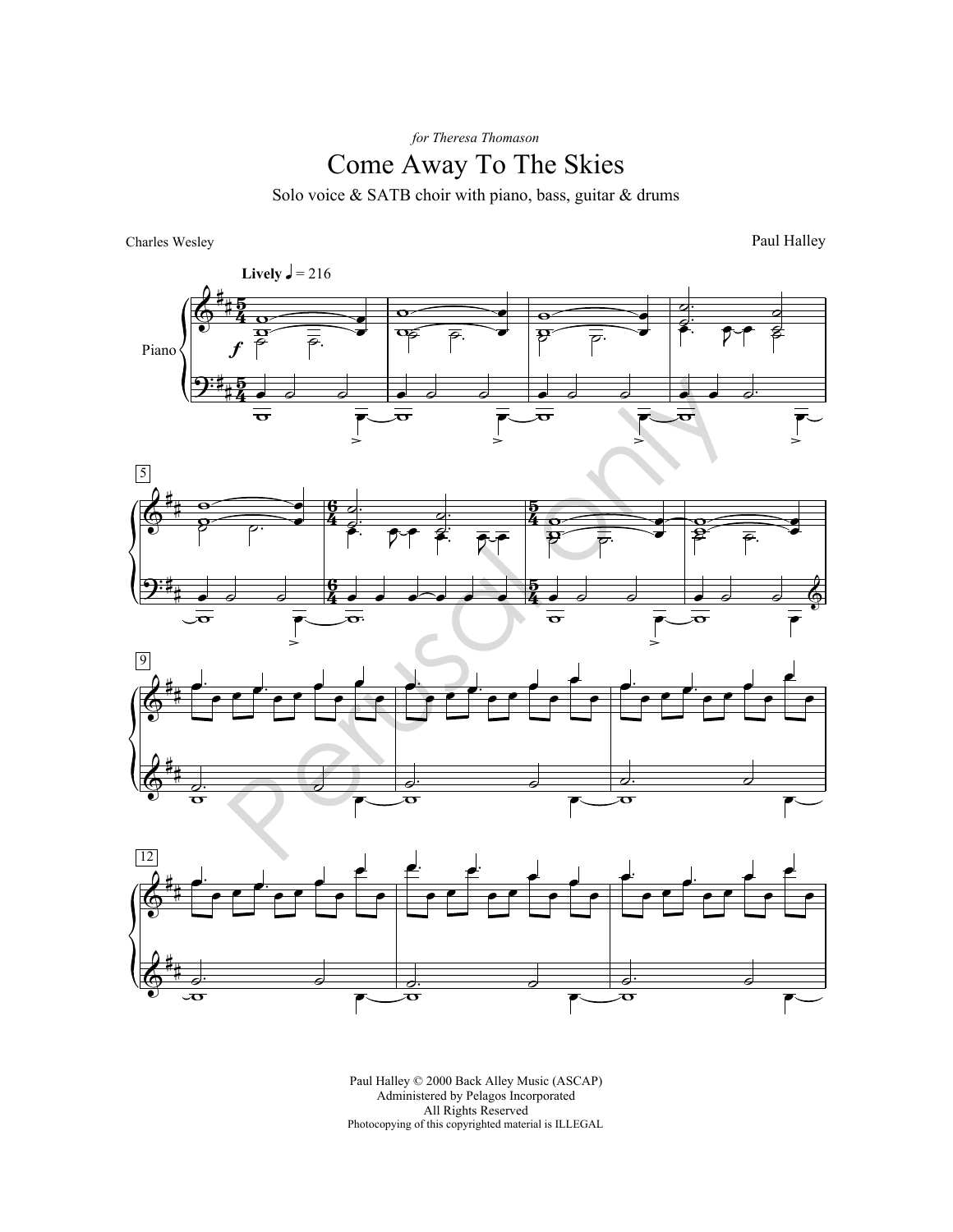





PEL2037